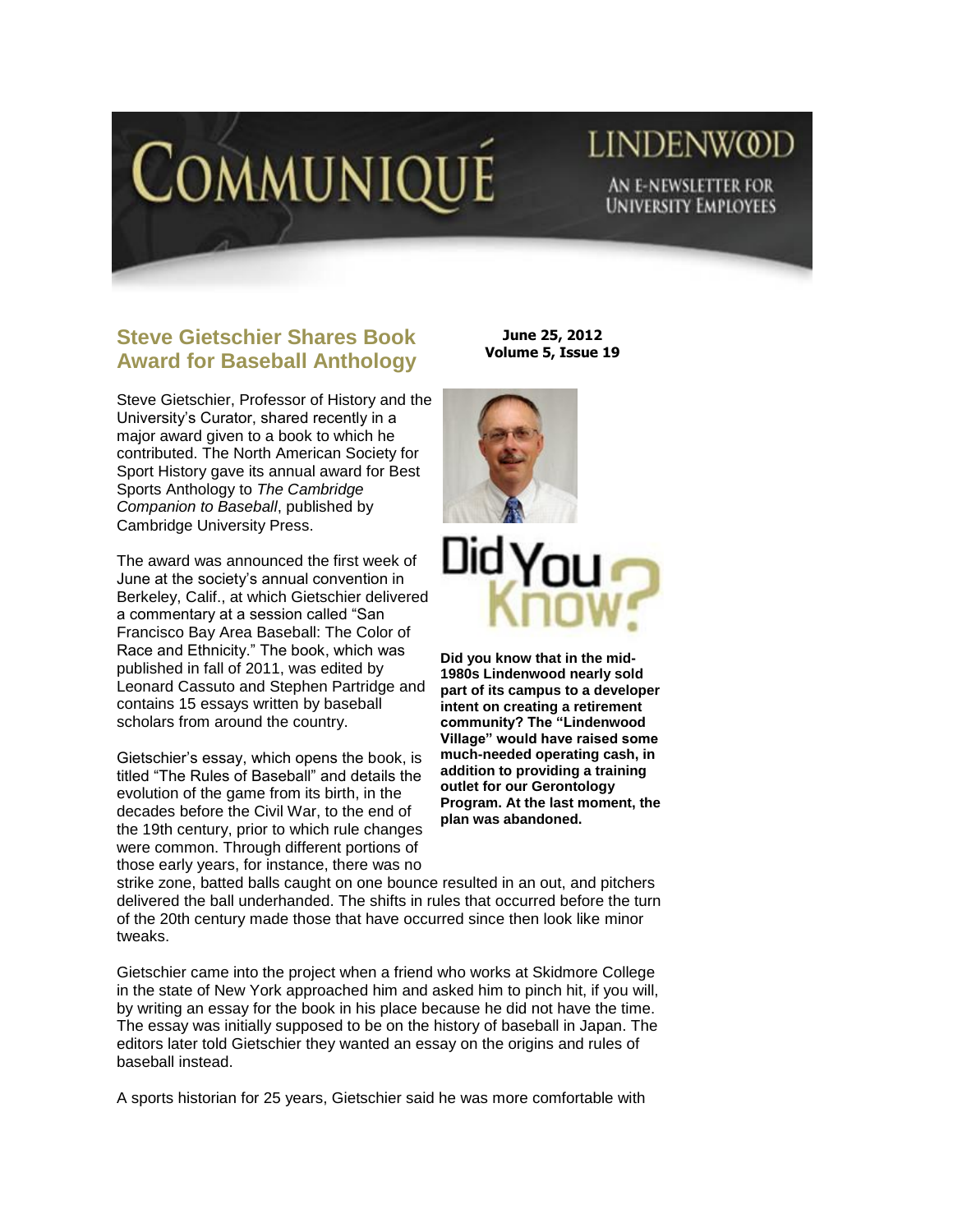that subject than he was with the former, none the less, he said writing about the origins of the game is difficult.

"It is always changing as we do research," Gietschier said. "The challenge is writing something detailed that stands the test of time."

Other essays in the book deal with subjects like diversity in the game and baseball and war.

"It's a good one-volume survey," he said.

Gietschier notified the editors of the book about the sports history society's competition and suggested they get the book nominated. He said he was pleased to hear the book had won.

"It's a nice feeling," he said. "The organization is a group of my peers. To have your work recognized is very pleasant."

## **Klar, Thies, and Stein to Present at National Social Work Conference**

Three Lindenwood University professors will jointly present during the National Association of Social Workers (NASW) national conference in Washington, D.C., on Wednesday, July 25. Dana Klar, Associate Professor and Field Education Coordinator; Michael Stein, Professor of Sociology ; and Jeanie Thies, Associate Professor of Criminal Justice and Dean of Institutional Research, will discuss *Measuring Hope: Lessons Learned in the Creation of a Therapeutic Rehabilitation Community*.

The research findings are centered on the trio's involvement in a new therapeutic rehabilitation community known as Jupiter, which is sponsored by Bridgeway Behavioral Health in St. Charles, Mo. The pilot program provides substance abusers, particularly those who have been incarcerated, with aid in reintegrating into the community through housing and employment opportunities.

Jupiter administrators reached out to Klar, Thies, and Stein about a year ago for help in developing assessment tools to measure how levels of hope affect a person's success in the program

"Our hypothesis is that those who have more hope will do better reintegrating," said Klar. "It's a cross-collaboration between sociology, criminology, and social work that brings different perspectives to the process of determining areas in which we can shore up that hope."



Klar



Thies



Stein